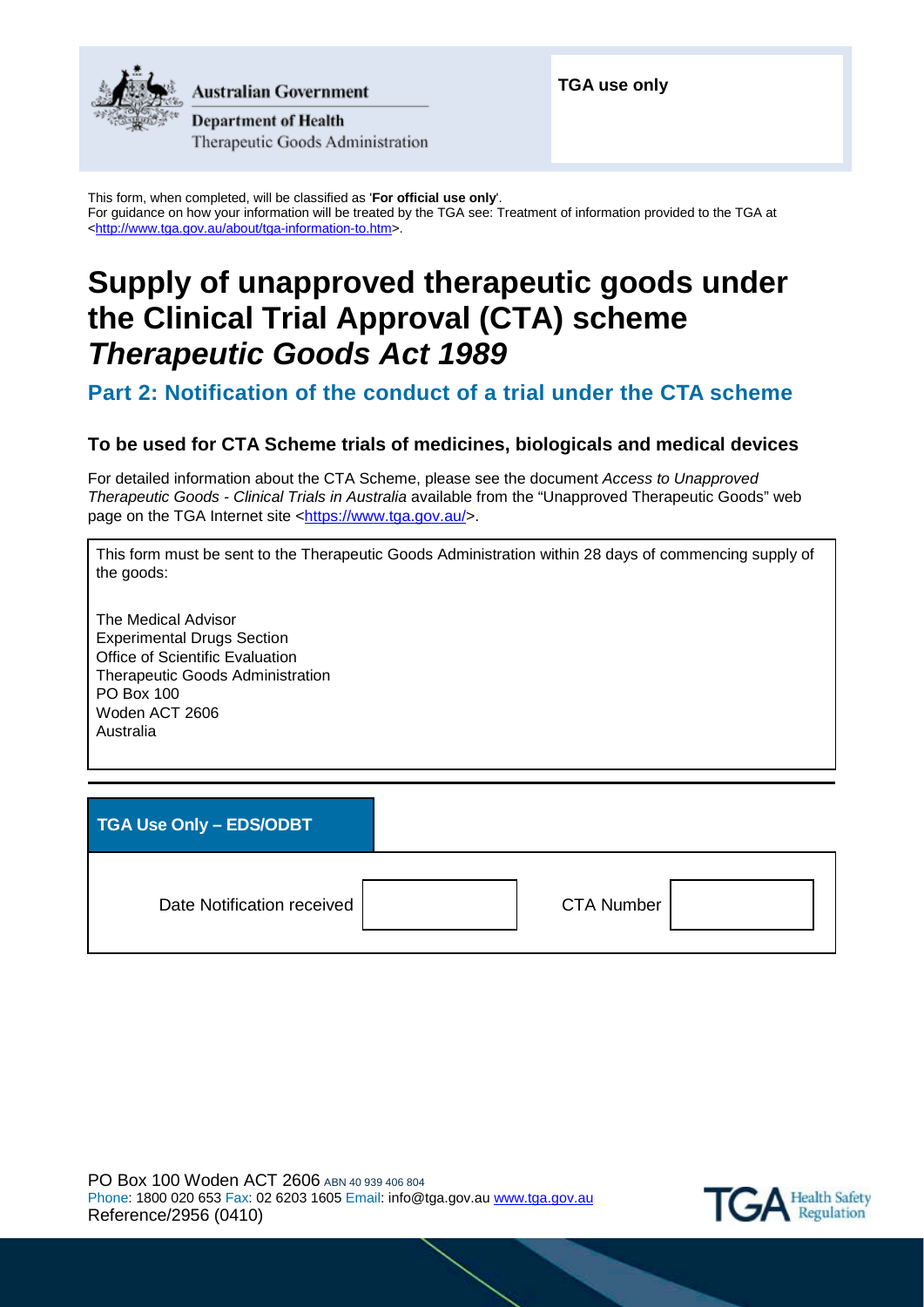# **Please read the following instructions before completing part 2**

- A sponsor cannot commence a CTA trial until:
	- written approval has been received from the TGA regarding the CTA application (Part 1); and
	- approval for the conduct of the trial has been obtained from an ethics committee and the institution at which the trial will be conducted.

There are two forms, each reflecting these separate processes (Parts), that must be submitted by the sponsor. Part 1 constitutes the formal CTA application. It must be completed by the sponsor and submitted to TGA with data for evaluation. Part 2 (this form) is used to notify the commencement of each new trial conducted under the CTA scheme as well as new sites in ongoing CTA trials. The notification, containing certifications of the sponsor, principal investigator, HREC and Approving Authority, is required to inform the TGA of the conduct of each specific trial and to demonstrate that all of the parties involved in the conduct of individual trials have complied with legislative and regulatory requirements and agree to release information to the TGA about the conduct of the trial in the event of an inquiry or audit of the trial by the TGA. There is no fee for notification of trials under the CTA scheme. Part 2 must be completed and submitted to TGA within 28 days of either the commencement of each new trial or the addition of a new site in an ongoing CTA trial.

- Under the *Therapeutic Goods Act 1989*, the Therapeutic Goods Administration (TGA) has the authority to inquire into and/or audit clinical trials, where necessary, on safety grounds and to investigate noncompliance with either Good Clinical Practice guidelines or legislative requirements. In addition, information concerning the supply and use of unregistered therapeutic goods may be released to State and Territory regulatory authorities under section 61 of the *Therapeutic Goods Act 1989*. Completion of this notification form requires the sponsor of the trial, principal investigator, Human Research Ethics Committee and the approving authority to agree, in writing, to make all records available to TGA on request and to cooperate with TGA investigations. The sponsor and principal investigator at each site are also required to acknowledge the potential for release of information about the supply and handling of unregistered therapeutic goods to State and Territory regulatory authorities.
- For the purpose of notifying a Clinical Trial of Medicines, Biologicals or Medical Devices, the "sponsor of the trial" is the company, organisation, institution, body or individual (enterprise) that initiates, organises and supports a clinical study of an investigational product on human subjects. As a result, the sponsor of the trial takes responsibility for the overall conduct of the trial. The "approving authority" is the body, organisation or institution that approves the conduct of the trial at the site. Thus, the Human Research Ethics Committee (HREC) can also be the Approving Authority for a particular trial site. The same person can sign on behalf of the HREC and the Approving Authority but they should indicate their position or capacity in relation to each. Also, the same person may sign on behalf of the sponsor of the trial and the Approving Authority. However, because of the potential for conflict of interest, the same person cannot sign on behalf of the sponsor of the trial and the HREC.
- Key points for sponsors of the trial to check before completing and submitting this notification to the Therapeutic Goods Administration (TGA) are:
	- You will need to obtain signatures from the relevant Human Research Ethics Committee, Approving Authority and Principal Investigator for each site at which the trial will be conducted. Only ORIGINAL signatures are acceptable.
	- Sites may be notified in any sequence. That is, all sites can be notified in the first instance; notified in groups; or notified singly. There is no fee associated with the notification of trials conducted under the CTA scheme.
	- You must assign a protocol number to each new trial. Take care not to assign to a new trial a protocol number used previously. Also, check that the protocol number notified to the TGA matches the version of the protocol approved by the Human Research Ethics Committee. When notifying additional sites, quote the protocol number exactly.
	- The TGA assigns a unique clinical trial number. The clinical trial number will appear on an acknowledgement letter from the TGA. Subsequent notifications to TGA of additional trial sites and other correspondence relating to the clinical trial post acknowledgement, such as reporting of adverse reactions, should include the protocol number and the clinical trial number as points of reference.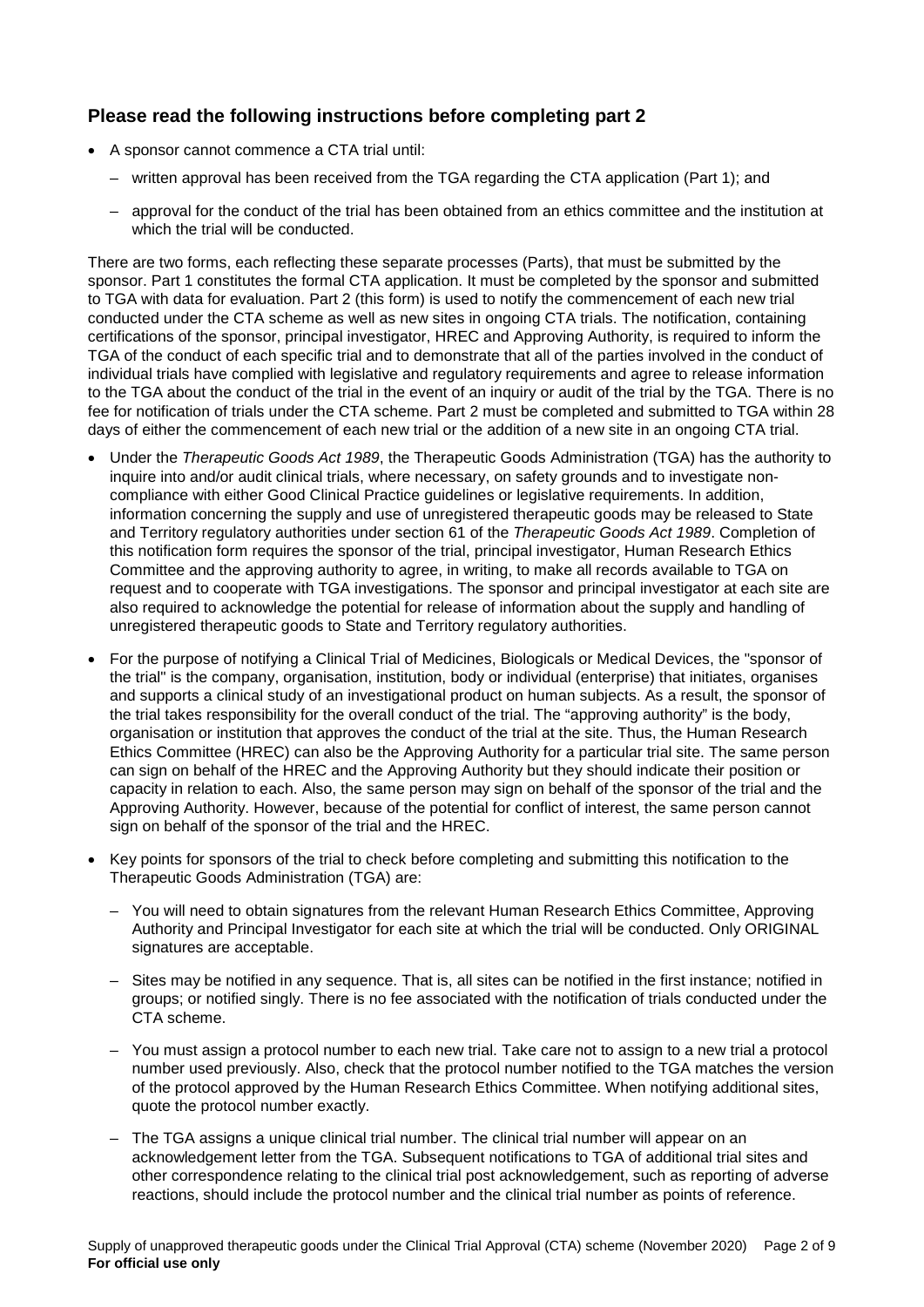### **Section 1. To be completed by the sponsor of the trial**

**1.1 Sponsor of the trial** Complete this section for all notifications. Use name stated in CTA application

| Sponsor name<br>(Enterprise Business Name) |  |  |
|--------------------------------------------|--|--|
| Client ID Code                             |  |  |

### **1.2 Investigational drug, biological or medical device**

Use active name(medicines), biological name or device name. Details must be consistent with those contained in CTA application (Part 1 form).

| $\mathbf 1$ . |                                                                                         |                                                                                                                                                                |                                                                                          |  |
|---------------|-----------------------------------------------------------------------------------------|----------------------------------------------------------------------------------------------------------------------------------------------------------------|------------------------------------------------------------------------------------------|--|
| 2.            |                                                                                         |                                                                                                                                                                |                                                                                          |  |
| 3.            |                                                                                         |                                                                                                                                                                |                                                                                          |  |
|               | <b>CTA Number</b>                                                                       |                                                                                                                                                                | Complete for all notifications. Use the number assigned by TGA<br>to the CTA application |  |
|               | Relevant TGA file number(s) from previous<br>correspondence                             |                                                                                                                                                                |                                                                                          |  |
|               | <b>1.3 Notification type</b>                                                            | Complete this section for all notifications. Select one box only. If multiple<br>sites are being notified, complete a 'Trial Site Details' page for each site. |                                                                                          |  |
|               | $\Box$ Initial notification of a new CTA trial (single site)                            |                                                                                                                                                                | $\Box$ Subsequent notification of a single additional site                               |  |
|               |                                                                                         | Initial notification of a new CTA trial (multiple sites) $\Box$ Subsequent notification of multiple additional sites                                           |                                                                                          |  |
|               | <b>1.4 Trial details</b>                                                                |                                                                                                                                                                |                                                                                          |  |
|               | <b>Protocol Number</b><br>(Complete for all notifications;<br>maximum of 20 characters) |                                                                                                                                                                | Trial start date                                                                         |  |
|               |                                                                                         |                                                                                                                                                                | <b>Expected completion</b><br>date                                                       |  |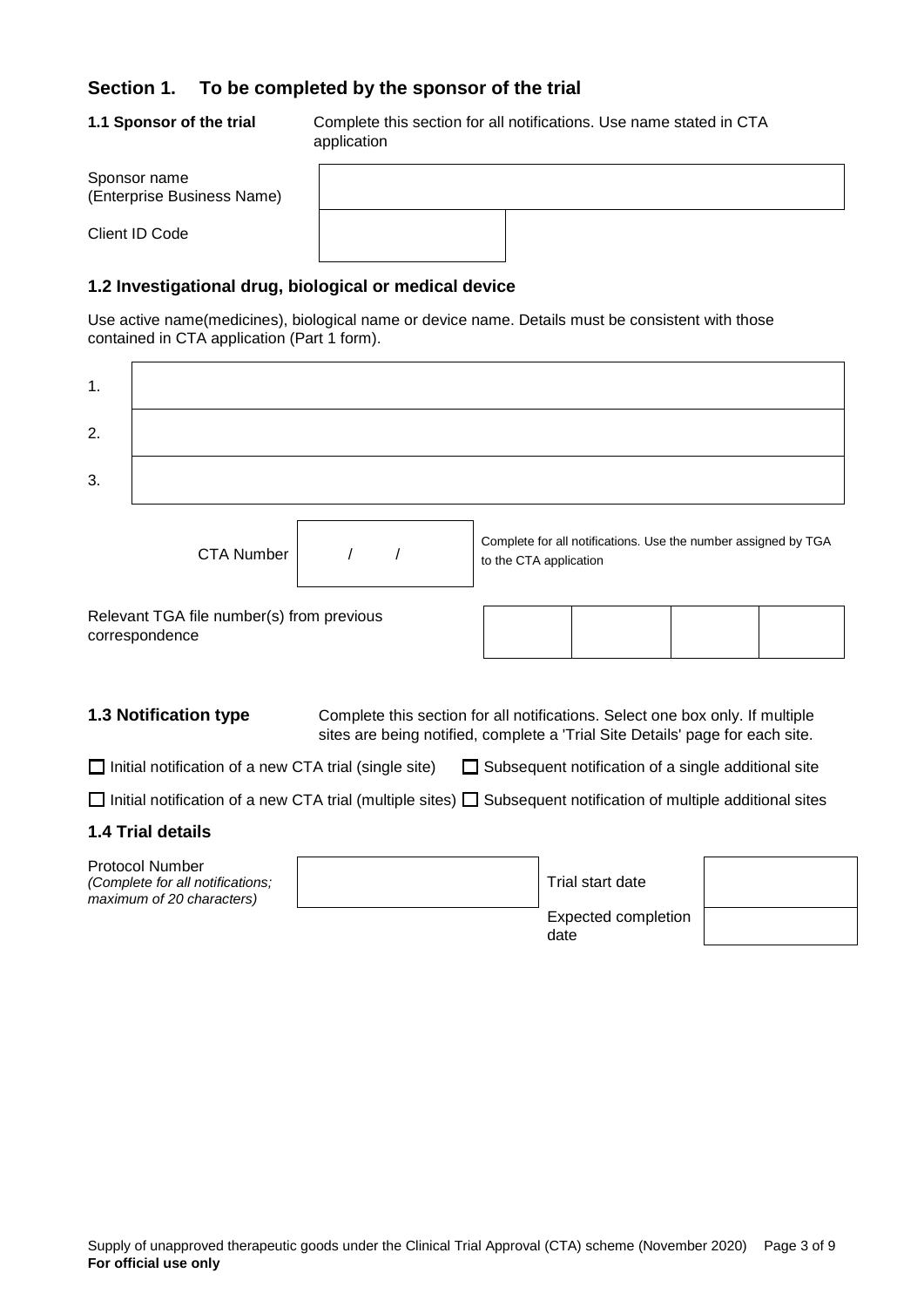| <b>Title of study</b> |                                                   |                | required for device trials. |                                | Maximum of 255 characters. Title should indicate the aim of the trial and<br>give a broad description of the trial. Include, for example: phase,<br>indication(s) being treated, main medicines and comparators, use of<br>placebo-control, focus of the study, patient population and any other<br>significant or novel aspects. "A Trial of X" is not adequate. Similar detail is |                                                                                  |
|-----------------------|---------------------------------------------------|----------------|-----------------------------|--------------------------------|-------------------------------------------------------------------------------------------------------------------------------------------------------------------------------------------------------------------------------------------------------------------------------------------------------------------------------------------------------------------------------------|----------------------------------------------------------------------------------|
|                       |                                                   |                |                             |                                |                                                                                                                                                                                                                                                                                                                                                                                     |                                                                                  |
|                       | <b>Trial type</b>                                 |                |                             | box(es) or otherwise describe. |                                                                                                                                                                                                                                                                                                                                                                                     | Complete for trials involving the use of medicines only; tick relevant           |
|                       | $\Box$ Phase 1                                    | $\Box$ Phase 2 |                             | ] Phase 3                      | ] Phase 4                                                                                                                                                                                                                                                                                                                                                                           | $\Box$ Bioavailability/bioequivalence                                            |
|                       | Describe if necessary                             |                |                             |                                |                                                                                                                                                                                                                                                                                                                                                                                     |                                                                                  |
|                       | <b>This trial</b>                                 |                |                             | are applicable.                |                                                                                                                                                                                                                                                                                                                                                                                     | Complete for initial notification of new trial only; tick only those boxes which |
|                       | $\Box$ is placebo controlled                      |                |                             |                                | is a multicentre trial                                                                                                                                                                                                                                                                                                                                                              |                                                                                  |
|                       | $\Box$ is also being conducted in other countries |                |                             |                                | $\Box$ is comparator controlled                                                                                                                                                                                                                                                                                                                                                     |                                                                                  |
|                       | <b>Comparators</b>                                |                |                             |                                |                                                                                                                                                                                                                                                                                                                                                                                     |                                                                                  |
| 1                     | Active name                                       |                |                             |                                |                                                                                                                                                                                                                                                                                                                                                                                     |                                                                                  |
|                       | Trade name                                        |                |                             |                                | Dosage form                                                                                                                                                                                                                                                                                                                                                                         |                                                                                  |
|                       | Route of<br>administration                        |                |                             |                                | Strength                                                                                                                                                                                                                                                                                                                                                                            |                                                                                  |
| $\mathbf 2$           | Active name                                       |                |                             |                                |                                                                                                                                                                                                                                                                                                                                                                                     |                                                                                  |
|                       | Trade name                                        |                |                             |                                | Dosage form                                                                                                                                                                                                                                                                                                                                                                         |                                                                                  |
|                       | Route of<br>administration                        |                |                             |                                | Strength                                                                                                                                                                                                                                                                                                                                                                            |                                                                                  |
| 3                     | Active name                                       |                |                             |                                |                                                                                                                                                                                                                                                                                                                                                                                     |                                                                                  |
|                       | Trade name                                        |                |                             |                                | Dosage form                                                                                                                                                                                                                                                                                                                                                                         |                                                                                  |
|                       | Route of<br>administration                        |                |                             |                                | Strength                                                                                                                                                                                                                                                                                                                                                                            |                                                                                  |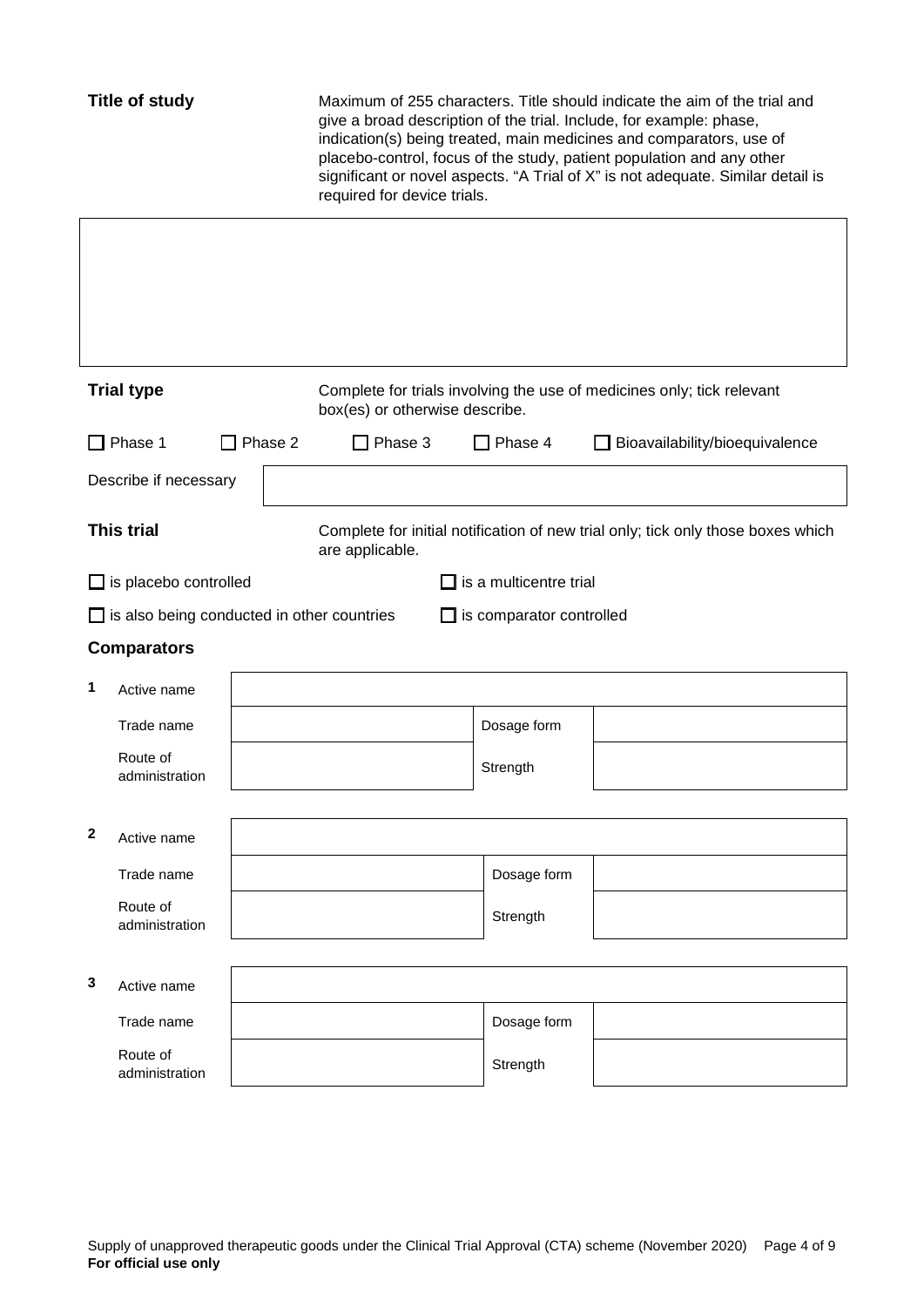| <b>1.5 Trial site details</b> | Complete for all notifications. Submit a Trial Site Details page for each site<br>at which the trial will be conducted. Enter the name and location of the site<br>(eg. name and address of hospital, institution, clinic or practice). For large<br>institutions, the address need not include specific department details<br>unless essential to identify the location or unless the unit /body/practice<br>operates as a separate entity within the campus. In some rare<br>circumstances, it will be appropriate to notify a trial as a composite site<br>trial. For example, a GP-based trial conducted by a general practice<br>network may need to be notified as a composite site trial. The site details<br>should indicate clearly that there are multiple sites involved and include the<br>name, address and contact numbers for the principal investigator. A list of<br>all practices (sites) involved should be submitted as an attachment. The<br>ethics committee and approving authority for such a trial must have<br>appropriate authority for all sites operating. A sponsor intending to notify a |
|-------------------------------|-------------------------------------------------------------------------------------------------------------------------------------------------------------------------------------------------------------------------------------------------------------------------------------------------------------------------------------------------------------------------------------------------------------------------------------------------------------------------------------------------------------------------------------------------------------------------------------------------------------------------------------------------------------------------------------------------------------------------------------------------------------------------------------------------------------------------------------------------------------------------------------------------------------------------------------------------------------------------------------------------------------------------------------------------------------------------------------------------------------------------|
|                               | composite site for the first time should contact the Experimental Drugs<br>Section if they have any questions regarding the use of composite sites.                                                                                                                                                                                                                                                                                                                                                                                                                                                                                                                                                                                                                                                                                                                                                                                                                                                                                                                                                                     |

| Site         |          |
|--------------|----------|
| Site address |          |
|              | Postcode |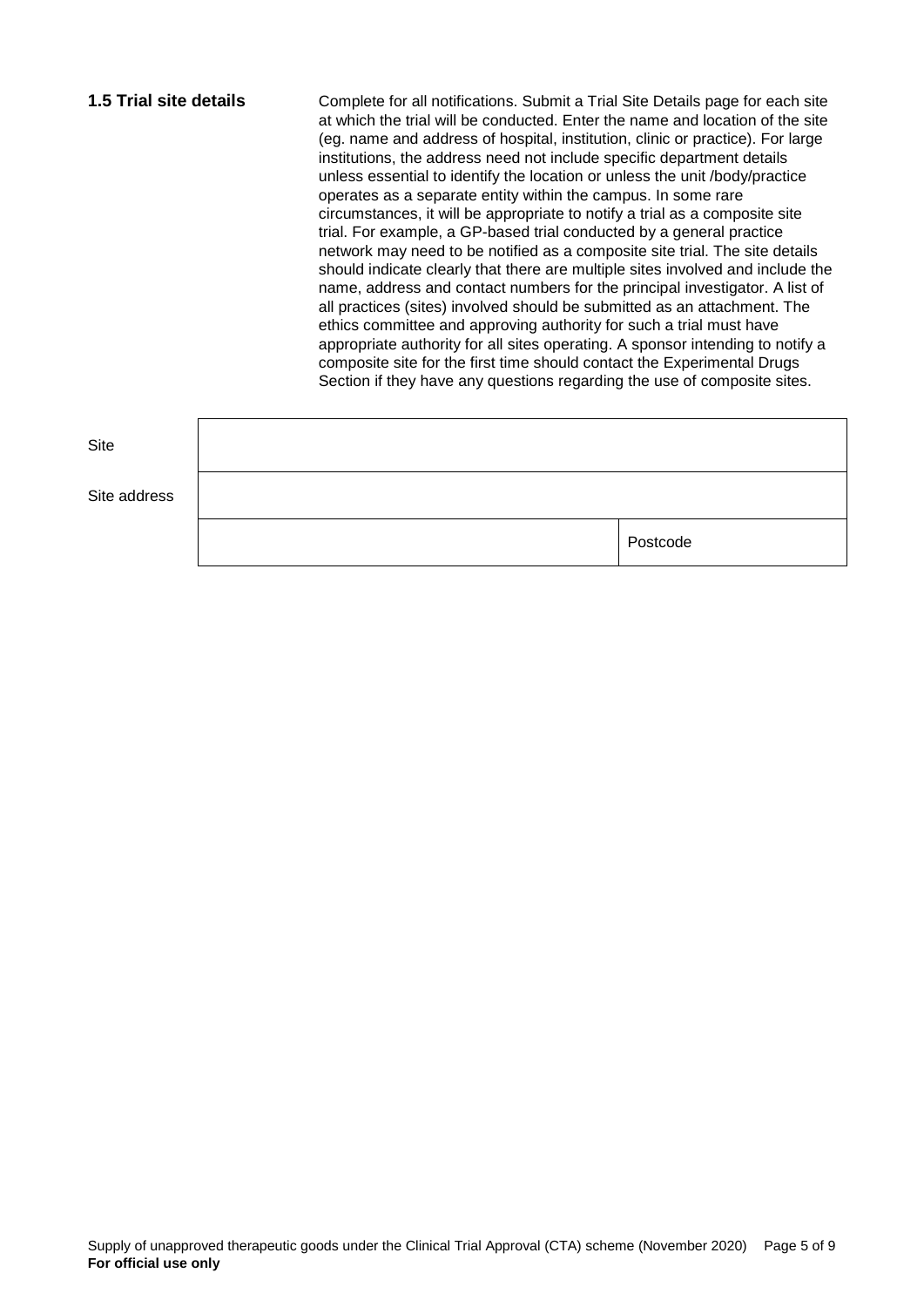**1.6 Sponsor certification** Complete this section last for all notifications. In the Name field, print the name of the person signing the form on behalf of the company, organisation, institution, body or individual sponsoring the trial. In the Position field, state the person's position within, or relationship to, the entity sponsoring the trial.

I, the undersigned, certify:

- the TGA has approved the supply of the investigational product(s) listed in section 1.2 of this form;
- all details contained in this form are true and accurate and all required information and signatures have been included;
- the sponsor of the trial has met or agrees to meet all Human Research Ethics Committee conditions of approval;
- the sponsor of the trial named in section 1.1 of this form is taking overall responsibility for the conduct of the trial;
- the investigator(s) has/have training and experience relevant to the conduct of this trial;
- the participating institution has resources adequate for the proper conduct of the trial;
- the sponsor of the trial has received an undertaking from the investigator(s) to conduct the trial in accordance with the Guidelines for Good Clinical Practice, as described in regulation 12AB(2)(a) of the Therapeutic Goods Regulations, and the National Statement on Ethical Conduct in Research Involving Humans, as described in regulation 12AD(c) of the Therapeutic Goods Regulations or in regulation 7.3(2a) of the Therapeutic Goods (Medical Devices) Regulations 2002;
- the sponsor of the trial agrees to report all serious and/or unexpected adverse reactions to the Therapeutic Goods Administration;
- the sponsor of the trial agrees to conduct the trial in accordance with the Guidelines for Good Clinical Practice as described in regulation 12AB(2)(a) of the Therapeutic Goods Regulations and the National Statement on Ethical Conduct in Research Involving Humans as described in regulation 12AD(c) of the Therapeutic Goods Regulations or in regulation 7.3(2a) of the Therapeutic Goods (Medical Devices) Regulations 2002;
- the sponsor of the trial agrees to comply with requests by an authorised officer, whether made before or after the start of a clinical trial, to give information about the conduct of the clinical trial and allow an authorised officer (regulation 2A of the Therapeutic Goods Regulations or regulation 10.1 of the Therapeutic Goods (Medical Devices) Regulations 2002) to do the things mentioned in regulation 12AC and regulation 12AB of the Therapeutic Goods or in regulation 7.4 of the Therapeutic Goods (Medical Devices) Regulations 2002; and
- the sponsor accepts that information concerning the use of unregistered therapeutic goods may be released to State and Territory regulatory authorities.

| Name (Print) | Position |  |
|--------------|----------|--|
| Signature    | Phone    |  |
| Date         | Fax      |  |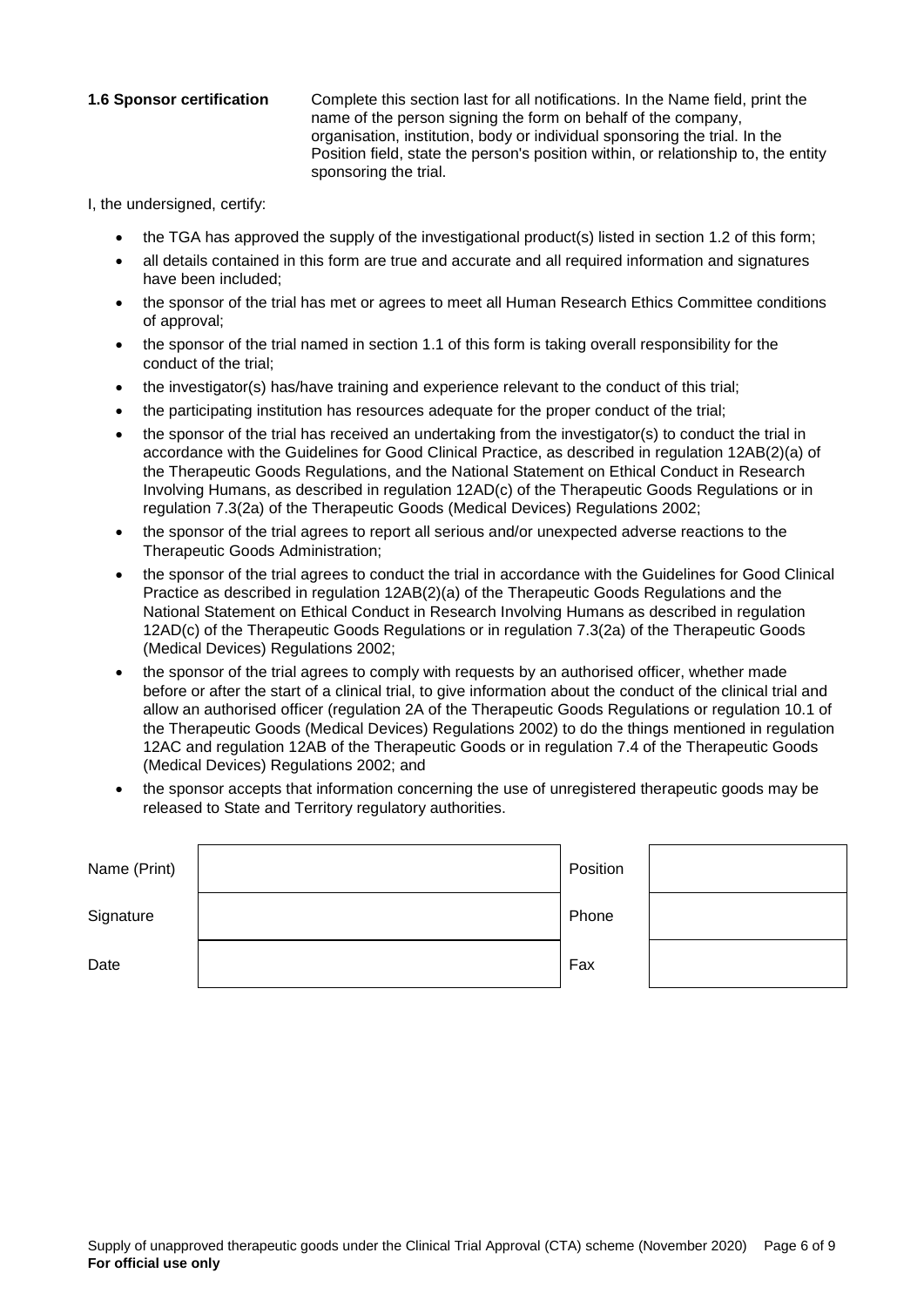# **Section 2. To be completed by the principal investigator**

The principal investigator is the person responsible for the conduct of the clinical trial at a trial site. In the case of a trial being conducted by a team of individuals at the site, the principal investigator is the responsible leader of the team.

### **Principal investigator certification**

I, the undersigned:

- am the principal investigator at the site shown in section 1.5 of this form;
- agree to personally supervise the clinical trial at this site in accordance with the relevant current protocol(s) and will only make changes in a protocol after approval by the sponsor;
- have received and read the trial protocol and other relevant information;
- have met or agree to meet all Human Research Ethics Committee conditions of approval for this trial:
- acknowledge my obligations with respect to monitoring patient safety, record management and reporting requirements for adverse events;
- agree to ensure that all associates, colleagues and employees assisting in the conduct of the trial are informed of their obligations in meeting the above requirements;
- agree to promptly report to the Human Research Ethics Committee all unanticipated problems and will not make any changes to the trial without Human Research Ethics Committee and sponsor approval, except where necessary to eliminate apparent immediate hazards to subject safety;
- agree to conduct the trial in accordance with the Guidelines for Good Clinical Practice, as described in regulation 12AB(2)(a) of the Therapeutic Goods Regulations, and the National Statement on Ethical Conduct in Research Involving Humans, as described in regulation 12AD(c) of the Therapeutic Goods Regulations or in regulation 7.3(2a) of the Therapeutic Goods (Medical Devices) Regulations 2002;
- agree to comply with requests by an authorised officer, whether made before or after the start of a clinical trial, to give information about the conduct of the clinical trial and allow an authorised officer (regulation 2A of the Therapeutic Goods Regulations or regulation 10.1 of the Therapeutic Goods (Medical Devices) Regulations 2002) to do the things mentioned in regulation 12AC and regulation 12AB of the Therapeutic Goods Regulations or in regulation 7.4 of the Therapeutic Goods (Medical Devices) Regulations 2002; and
- accept that information concerning the use of unregistered therapeutic goods may be released to State and Territory regulatory authorities.

| Name (Print) | Phone |  |
|--------------|-------|--|
| Signature    | Fax   |  |
| Date         |       |  |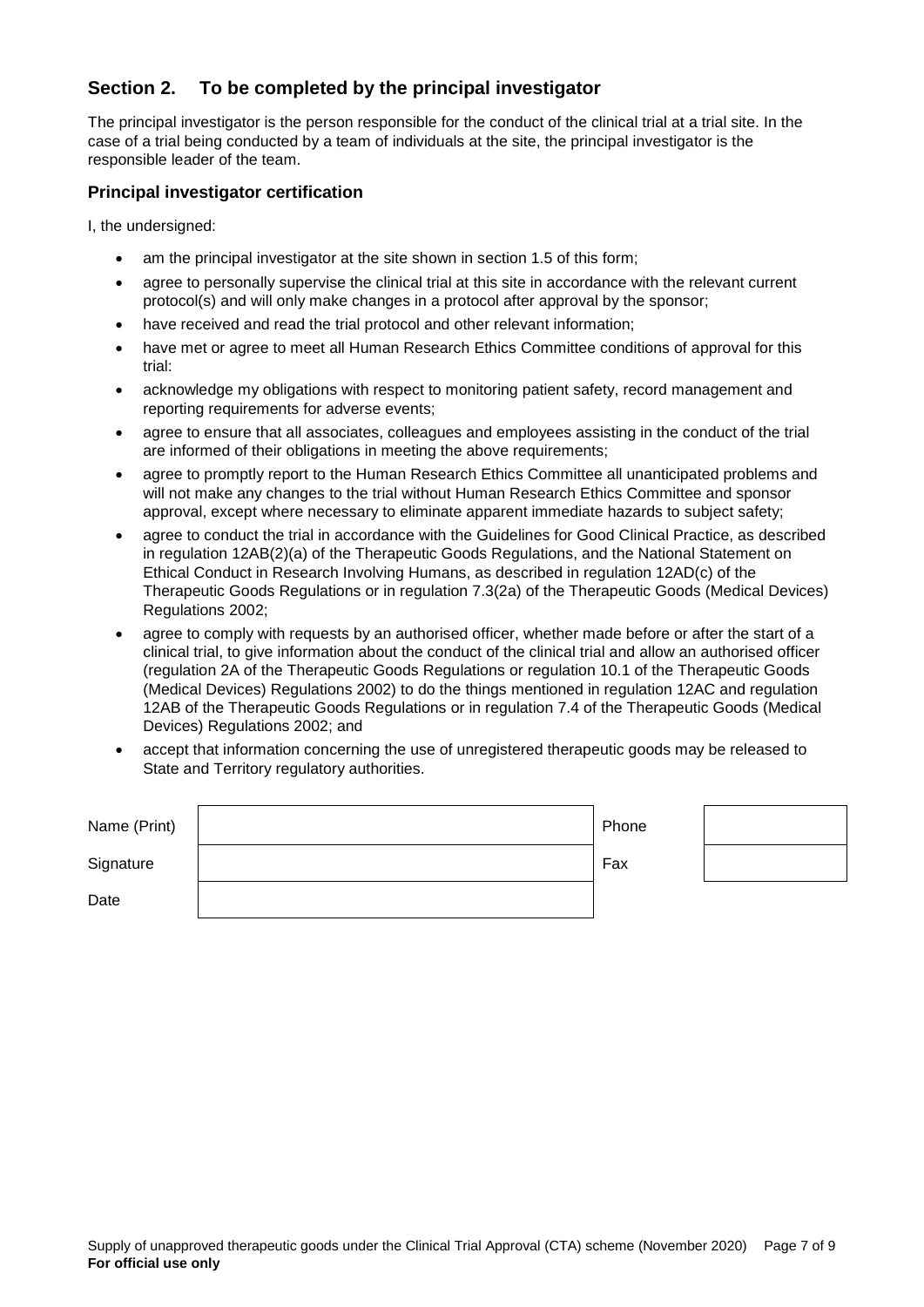### **Section 3. To be completed by the human research ethics committee responsible for monitoring the trial**

This section must be completed by a Human Research Ethics Committee (HREC) that satisfies the following definition of an ethics committee, as set out in the *Therapeutic Goods Act 1989*, otherwise the notification is invalid:

A committee constituted and operating in accordance with guidelines issued by the National Health and Medical Research Council as in force from time to time and which has notified its existence to the Australian Health Ethics Committee.

HREC certification should not be given until all conditions of approval of the protocol by that HREC have been met. Wherever possible, the certification should be completed by the Chair or Deputy Chair of the Human Research Ethics Committee. Guidelines for the approval of clinical trials by HRECs are located at National Statement on Ethical Conduct in Human Research, NHMRC, 2007 and in the TGA publication 'HRECs and the Therapeutic Goods Legislation'.

For trials of gene therapy and related therapies, the proposal must be approved by all relevant bodies as per the NHMRC Guidelines for Ethical Review of Research Proposals for Human Somatic Cell Gene Therapy and Related Therapies.

| <b>HREC</b> name    |                                  |          |
|---------------------|----------------------------------|----------|
| <b>HREC</b> address |                                  |          |
|                     |                                  | Postcode |
|                     | Protocol Number approved by HREC |          |

### **Human research ethics committee certification**

I, the undersigned, certify:

- I am a member of the above-named Human Research Ethics Committee;
- the above-named Human Research Ethics Committee is a properly constituted ethics committee and operates in accordance with the guidelines issued by the National Health and Medical Research Council and has notified its existence to the Australian Health Ethics Committee;
- the above-named Human Research Ethics Committee, having regard to the guidance provided by the National Statement on Ethical Conduct in Human Research and, where applicable, the Guidelines for Ethical Review of Research Proposals for Human Somatic Cell Gene Therapy and Related Therapies, has approved the clinical trial protocol identified above and has assumed responsibility for monitoring the conduct of the trial; and
- the above-named Human Research Ethics Committee agrees to comply with requests by an authorised officer, whether made before or after the start of a clinical trial, to give information about the conduct of the clinical trial and allow an authorised officer (regulation 2A of the Therapeutic Goods Regulations or regulation 10.1 of the Therapeutic Goods (Medical Devices) Regulations 2002) to do the things mentioned in regulation 12AC and regulation 12AB of the Therapeutic Goods Regulations or in regulation 7.4 of the Therapeutic Goods (Medical Devices) Regulations 2002.

| Name (Print) | Position |  |
|--------------|----------|--|
| Signature    | Phone    |  |
| Date         | Fax      |  |